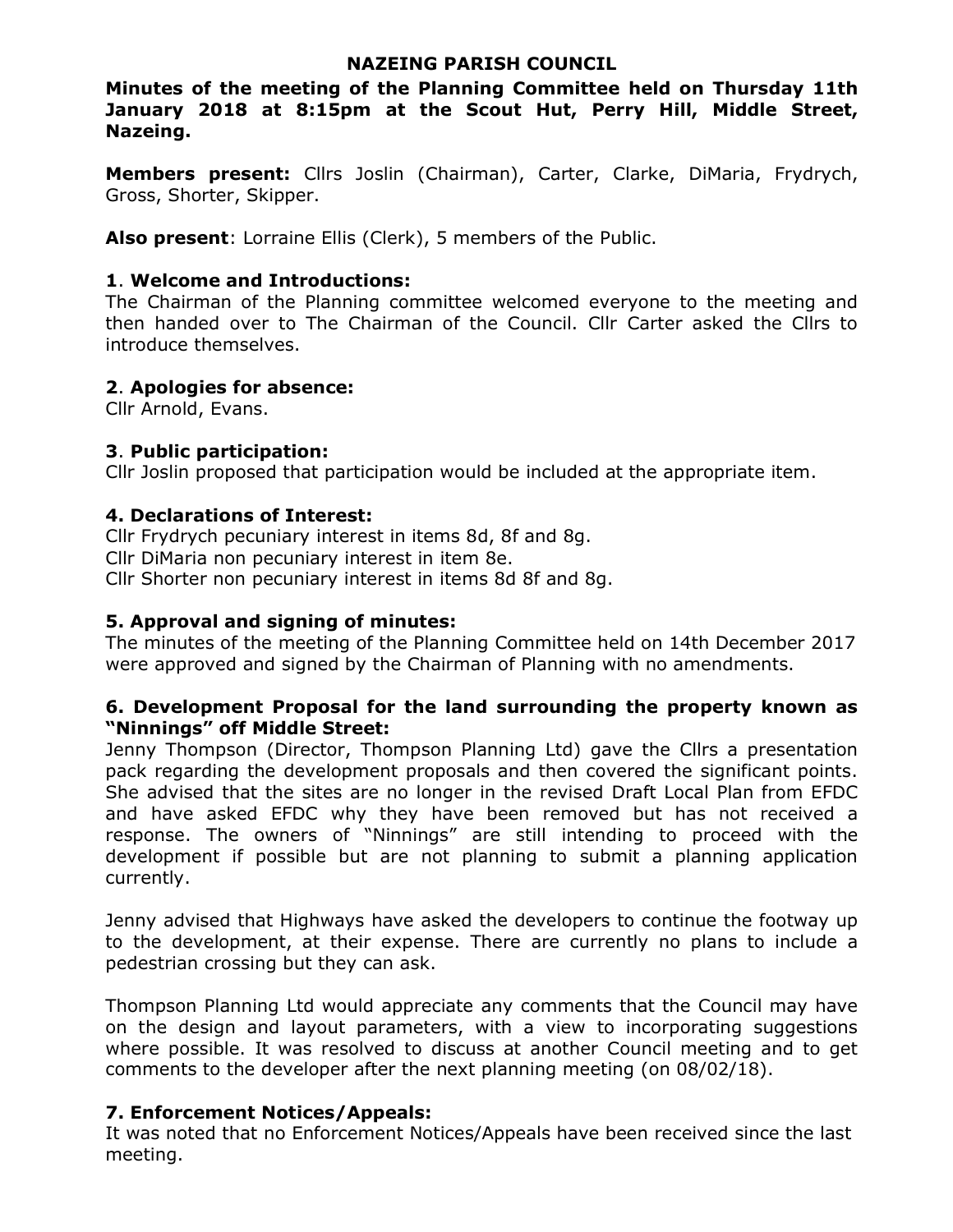**8. Planning Applications:** The following applications were considered:

It was agreed to discuss item 8c at this point, minutes recorded below.<br>(c) Application No: EPF/3437/17 Officer: Graham Courtney (c) Application No:  $EPF/3437/17$ 

Applicant Name: Mr A Michaels Location: 175 Old Nazeing Road, Nazeing, Waltham Abbey, EN10 6QT

Proposal: Proposed detached dwelling.

It was noted that the Council had previously considered an application for a four bedroom dwelling at this location.

All Cllrs voted to object to the application and Cllr Skipper abstained.

Resolved – object to the application as there is concern that although there appears to be adequate car parking facilities provided for the new 2 bed dwelling and existing dwelling at no 175, cars can only turn and exit the property, as demonstrated on the "Parking layout" document when there are free spaces available. Access onto Old Nazeing Road may be unsafe, when cars reverse onto this road as the property is on a bend.

It was noted that Cllrs Frydrych and Shorter left the meeting.

(a) Application No: EPF/3251/17 Officer: Alastair Prince Applicant Name: Mrs Christina Walsh Location: 53 Pecks Hill, Nazeing, Waltham Abbey, EN9 2NX

Proposal: First floor rear extension.

Resolved – no objection.

(b) Application No: EPF/3435/17 **Officer: Alastair Prince** Applicant Name: Mr S Woodcock Location: 7 Tovey Close, Nazeing, Waltham Abbey, EN9 2LY

Proposal: Proposed two storey rear and side extension.

Resolved – this planning application to be C/F to the next meeting, as a site visit is required.

- These are provided for information only, EFDC do not normally accept comments on these applications.
- (d) Application No: EPF/3162/17 DRC Officer: Jane Gravelle Applicant Name: C/O Agent Location: Winston Farm, Hoe Lane, Nazeing, Waltham Abbey, Essex, EN9 2RJ

Proposal: Application for approval of details reserved by condition 8 'remediation of contaminated land' (EPF/0734/14).

#### Resolved – no comment.

(e) Application No: EPF/3241/17 DRC Officer: James Rogers Applicant Name: Mr J Colletti Location: Shottentons Farm, Pecks Hill, Nazeing, Waltham Abbey, EN9 2NY

Proposal: Application for approval of details reserved by condition 4 'flood risk assessment', 5 'foul and surface water disposal', 6 'landscaping'' 7 'tree protection' and 8 'wheel washing' on planning application EPF/0232/17 (Erection of 24 x 1 bedroom accommodation units in two blocks for occupation by horticultural workers).

#### Resolved – no comment.

(f) Application No: EPF/3310/17 Officer: Graham Courtney Applicant Name: Mr Kim Patient Location: Spinney Nursery, Hoe Lane, Nazeing, WALTHAM ABBEY, EN9 2RJ

Proposal: Discharge of condition 7 `landscaping' of EPF/2848/16 (Demolition of existing structures, cessation of commercial use and residential development of 2 no, detached dwellings with detached garage associated parking and landscaping (amended application to approval Ref EPF/0110/16)).

#### Resolved – no comment.